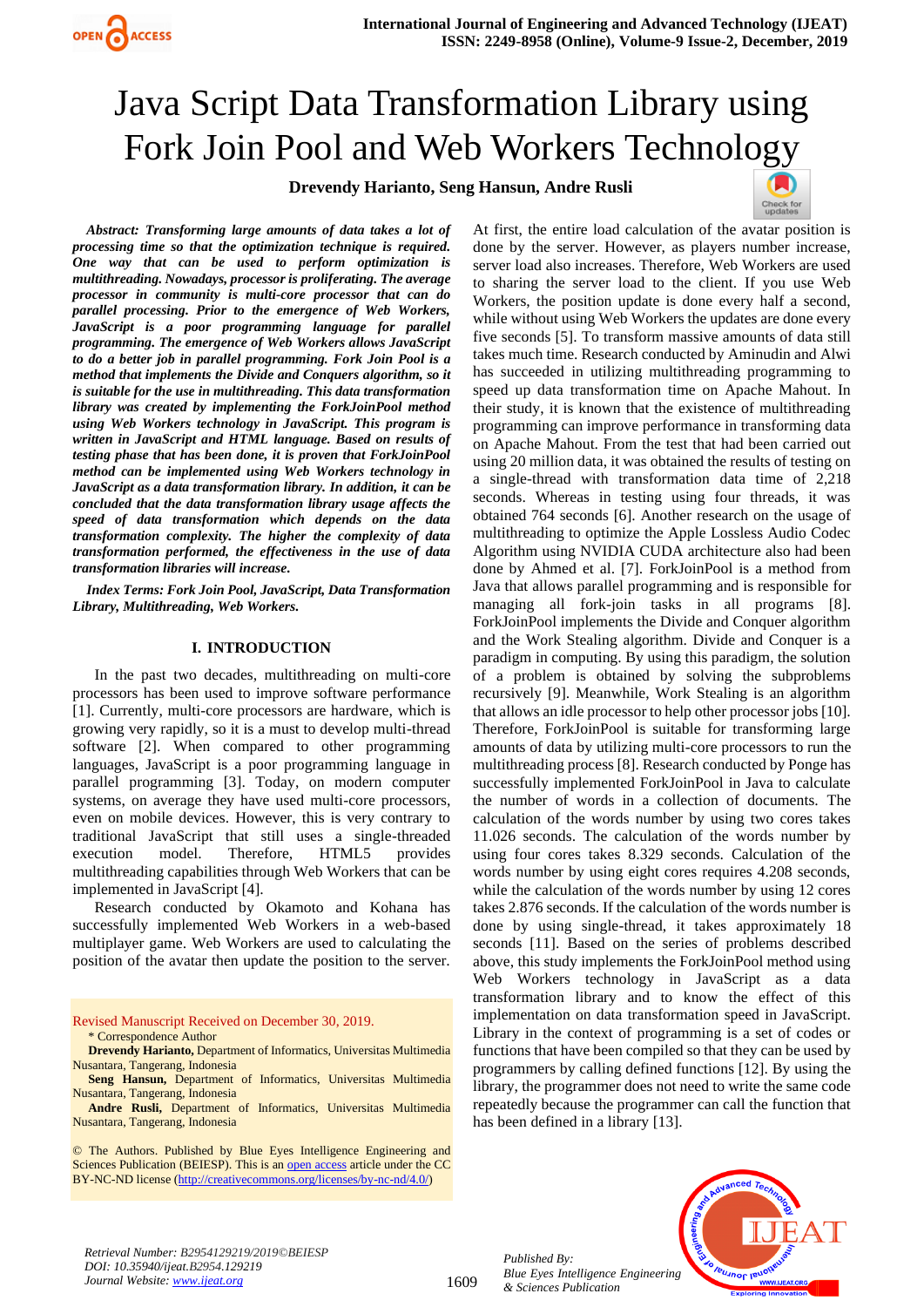#### **II. RESEARCH METHOD**

In this section, first, we will briefly explain the multithreading and web workers technology concept in HTML5. Then, we continue with the explanation of data transformation and ForkJoinPool method being used in this study.

## **A. Multithreading**

Multithreading is a type of process execution model that allows multiple threads to run several processes separately [14]. Multithreading can only be implemented on processors that have more than one core.

Based on the size of each task that must be completed by one thread, the level of parallelism is divided into two, namely Fine-grain parallelism and Coarse-grain parallelism. In Fine-grain parallelism, an enormous task will be broken down into several small-sized tasks. Whereas in Coarse-grain parallelism, an enormous task will be broken down into several tasks whose size is still relatively large. The advantage of Fine-grain parallelism over Coarse-grain parallelism no other than it is facilitating the load balancing, where each thread will get a balanced portion of the task. In Fine-grain parallelism, to do 100 small-sized tasks requires 100 threads, whereas in Coarse-grain parallelism, to do 100 tasks requires less than 100 threads. Based on the explanation above, the creation of a library will use the Coarse-grain parallelism level [15].

## **B.Web Workers Technology**

Web Workers is a new feature introduced in HTML5, which allows JavaScript to create a separate thread from the main thread and allows JavaScript to be executed in the background. The advantages of Web Workers are that foreground tasks and user experience are not affected by the script execution in the background [16].



**Figure1. How the Web Workers Works [17]**

Figure 1 describes how Web Workers works; meanwhile Table 1 informs the limitation of Web Workers.

|  | Table1. Limitation of Web Workers [17] |  |  |  |  |  |
|--|----------------------------------------|--|--|--|--|--|
|--|----------------------------------------|--|--|--|--|--|

| <b>Function name</b>  | <b>Enabled or Disabled</b> |
|-----------------------|----------------------------|
| Navigator object      | Enabled                    |
| Location object       | Enabled (read-only)        |
| <b>XMLHttpRequest</b> | Enabled                    |
| setTimeout()          | Enabled                    |
| setInterval()         | Enabled                    |
| Window object         | Disabled                   |
| Document object       | Disabled                   |
| Parent object         | Disabled                   |
| <b>DOM</b>            | Disabled                   |

*Retrieval Number: B2954129219/2019©BEIESP DOI: 10.35940/ijeat.B2954.129219 Journal Website[: www.ijeat.org](http://www.ijeat.org/)*

#### **C. Data Transformation**

Data transformation is the process of changing each element of the data, whether changes in the value or the structure of the element. There are several types of data transformation referred to in this study, such as basic Mathematical operations [18] and data processing with string data types [19].

There are four kinds of basic Mathematical operations, namely addition, subtraction, multiplication, and division. The addition is a Mathematical operation that sums up a number with other numbers. The reduction is a Mathematical operation that subtracts a number from other numbers. Multiplication is a Mathematical operation that multiplies a number by another number, while division is a Mathematical operation that divides a number from other numbers [20]. Whereas there are several operations that can be performed on data with string data types, such as concat and replace [21]. Equation 1 is a type of data transformation that will be used in the trial process. Equation 1 is the formula used to calculate a student grade at Universitas Multimedia Nusantara.

 $Grade = (0.3 * Assignment) + (0.3 * MID) + (0.4 *$  $FINAL$ ) (1)

#### **D. Fork Join Pool Method**

ForkJoinPool is a method that allows parallel processing of data, where the processing work is divided into k tasks where each task will be processed in parallel by the processor cores (Fork). After all tasks have been processed, the results of each task will be combined (Join) into one [22]. The maximum number of task branching is as many as the number of cores on the processor [23].

One of the advantages of ForkJoinPool is implementing the Work Stealing algorithm [24]. When a worker thread has finished executing a task and no work can be done by the worker thread, the worker thread can help to complete the task on another thread.



**Figure2. How the ForkJoinPool Works [25]**

Figure 2 explains how the ForkJoinPool method works.

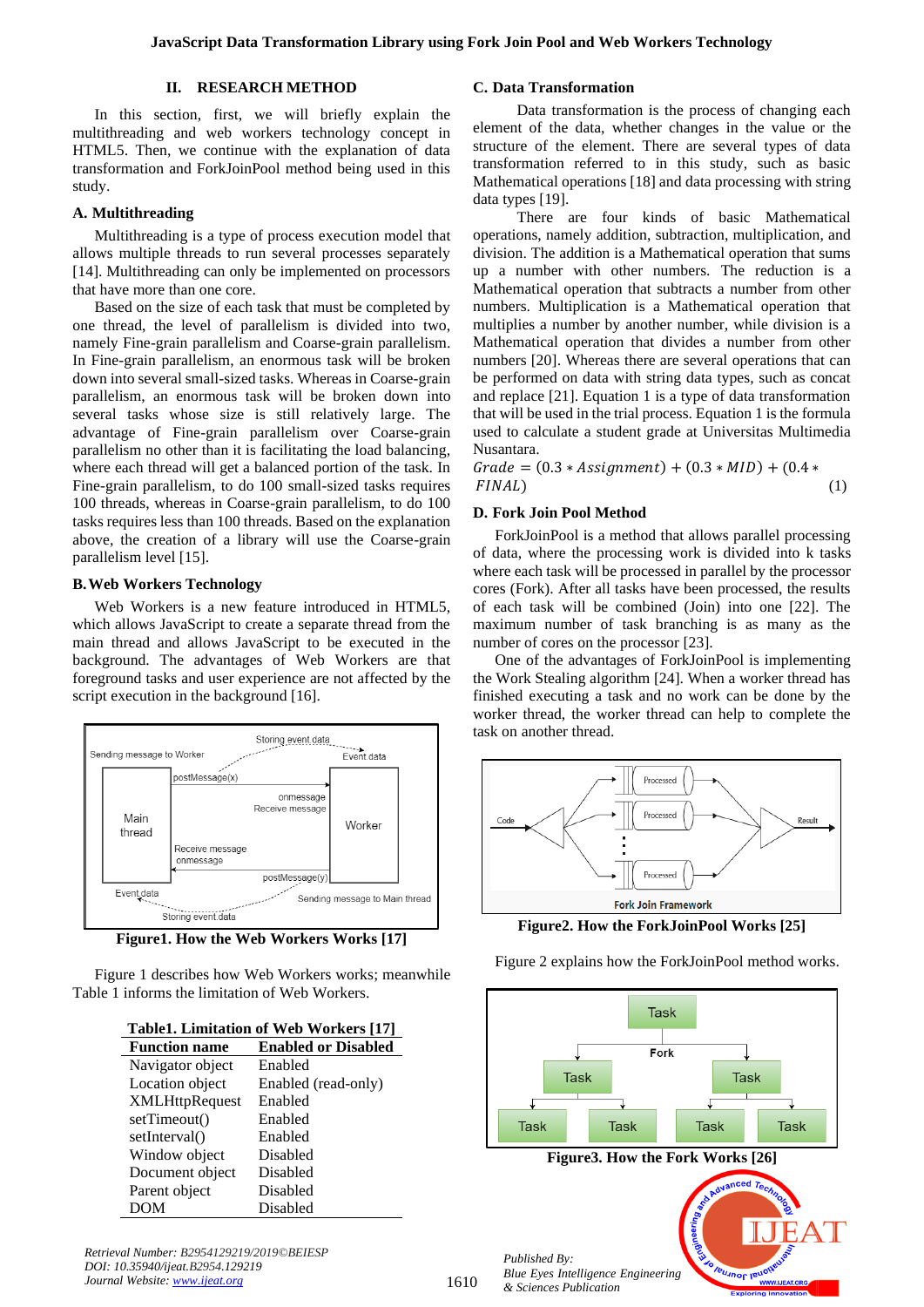

Figure 3 explains how the Fork works. By dividing each task into smaller tasks, each of these smaller tasks can be executed in parallel using a different processor or even a different thread on the processor. A task will only divide itself into a smaller task if the task is sizeable. Because if the task to be broken down is a small task, there is a possibility that the time needed for the execution process in parallel will be higher than sequential execution [26].

Figure 4 explains how the Join works. When a task splits itself into several small tasks, the tasks will wait for each other until all tasks are executed. Then the main task will combine all the results into one [26].



**Figure4. How the Join Works [26]**

## **III. RESULTS AND DISCUSSION**

In this section, we explain the research results which had been implemented into two different web-based systems. The first one is to calculate simple grading results using a vast number of randomly generated data, while the second one is the cryptographic data website to encrypt and decrypt the vast number of data automatically. Later, the testing results will be discussed in the last subchapter.

### **A. Implementation Results**

The appearance of the grade calculation website can be seen in Figure 5.

|                                                                                                                                          | Website Pengujian Library Transformasi Data Menggunakan Web Workers - ForkJoinPool |       |           |                                                                              |                                |                |          |                                                                                      |                   |                  |  |
|------------------------------------------------------------------------------------------------------------------------------------------|------------------------------------------------------------------------------------|-------|-----------|------------------------------------------------------------------------------|--------------------------------|----------------|----------|--------------------------------------------------------------------------------------|-------------------|------------------|--|
|                                                                                                                                          | Credit<br>About<br>Home                                                            |       |           |                                                                              |                                |                |          |                                                                                      |                   |                  |  |
| Website ini melakukan perhitungan grade mahasiswa dengan menggunakan nilai tugas, nilai UTS dan nilai UAS.<br><b>Proses Hitung Grade</b> |                                                                                    |       |           |                                                                              |                                |                |          |                                                                                      |                   |                  |  |
|                                                                                                                                          |                                                                                    |       |           | Silahkan masukkan informasi yang diperlukan untuk melakukan kalkulasi grade. |                                |                |          |                                                                                      |                   |                  |  |
|                                                                                                                                          | Jumlah data:                                                                       |       |           |                                                                              |                                | Jumlah thread: |          |                                                                                      | Jumlah threshold: |                  |  |
| 10000                                                                                                                                    |                                                                                    |       |           |                                                                              |                                | $\overline{2}$ |          |                                                                                      | 5000              |                  |  |
|                                                                                                                                          | <b>Hasilkan Data</b><br><b>Hitung</b>                                              |       |           |                                                                              |                                |                |          |                                                                                      |                   |                  |  |
|                                                                                                                                          | nama                                                                               | nim   | nilai uts | nilai tugas                                                                  | nilai uas                      | grade          | $\Delta$ | Hasil Pengujian                                                                      |                   |                  |  |
|                                                                                                                                          | <b>XjFcw</b>                                                                       | 54029 | 82        | 71                                                                           | 79                             | belum dihitung |          | Waktu yang diperlukan:                                                               |                   | 199 milliseconds |  |
|                                                                                                                                          | fZVtE                                                                              | 68738 | 52        | 6                                                                            | 5                              | belum dihitung |          |                                                                                      |                   |                  |  |
|                                                                                                                                          | <b>NmIDh</b>                                                                       | 44571 | 91        | 43                                                                           | 62                             | belum dihitung |          |                                                                                      |                   |                  |  |
|                                                                                                                                          | tCNkf                                                                              | 01125 | 44        | 26                                                                           | 28                             | belum dihitung |          |                                                                                      |                   |                  |  |
|                                                                                                                                          | -- - -                                                                             |       | <b>La</b> | i.                                                                           | $\sim$ $\sim$                  | $1.11 - 1.1$   |          |                                                                                      |                   |                  |  |
|                                                                                                                                          |                                                                                    |       |           | T.Y                                                                          | $F$ $m$ , $\lambda$ , $\ldots$ |                |          | $P(A) = Q_{\text{max}}(A) = Q_{\text{max}}(A) = A_{\text{max}}(A) = \text{W}(A) = A$ |                   |                  |  |

**Figure 5. The Appearance of the Grade Calculation Website**

In Figure 5, there is information about the data format used in the testing, the amount of data used, the number of threads used, and the total time needed to calculate the grade for all data. The cryptographic website display can be seen in Figure 6.



*Published By:*

*& Sciences Publication*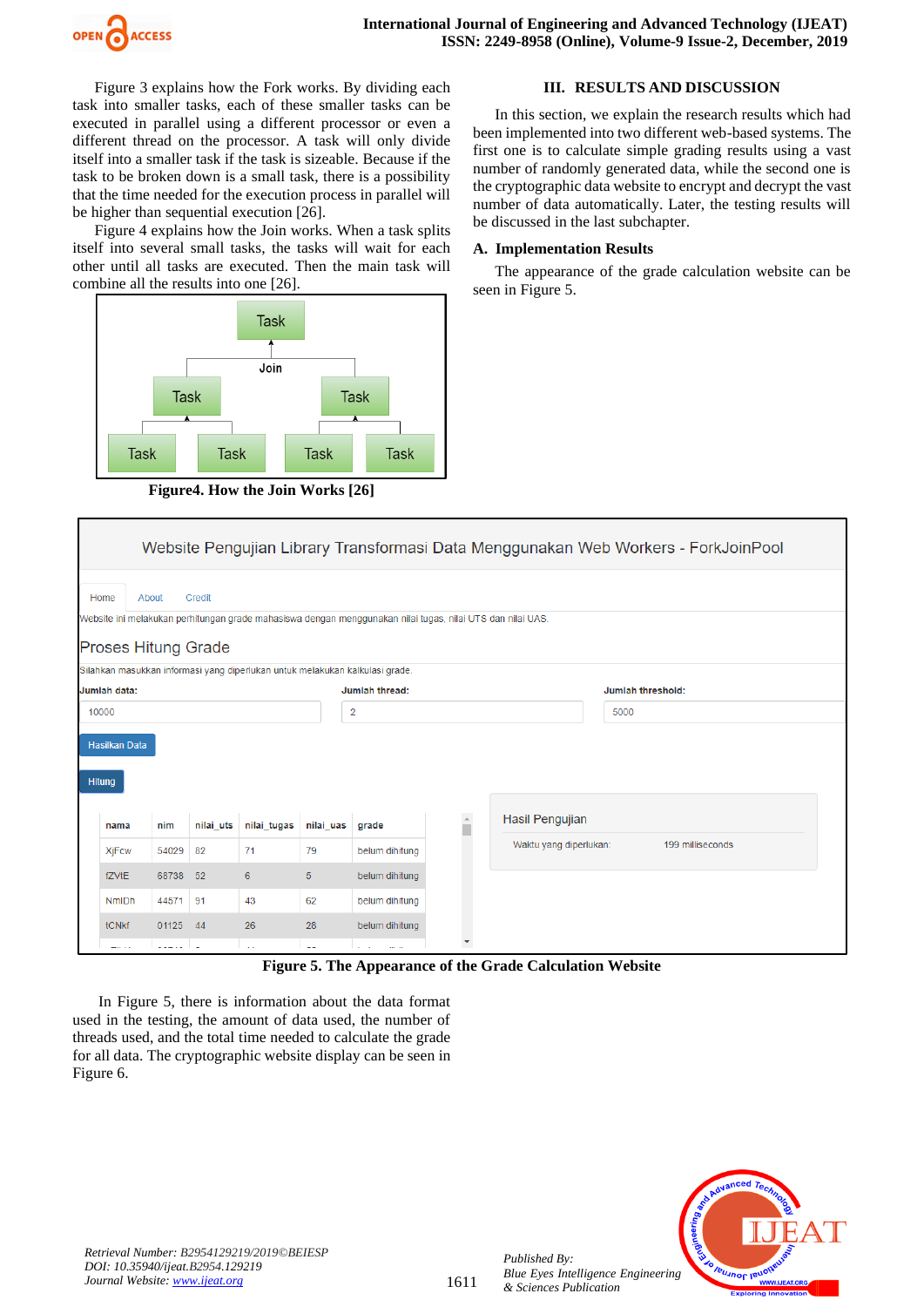| Website Pengujian Library Transformasi Data Menggunakan Web Workers - ForkJoinPool                                                 |                                           |                           |                                                                       |  |                        |  |                   |  |  |  |
|------------------------------------------------------------------------------------------------------------------------------------|-------------------------------------------|---------------------------|-----------------------------------------------------------------------|--|------------------------|--|-------------------|--|--|--|
| Credit<br>Home<br>About<br>Website ini melakukan enkripsi terhadap banyak data sehingga data lebih aman.<br><b>Proses Enkripsi</b> |                                           |                           |                                                                       |  |                        |  |                   |  |  |  |
|                                                                                                                                    |                                           |                           | Silahkan masukkan informasi yang diperlukan untuk melakukan enkripsi. |  |                        |  |                   |  |  |  |
| Pilih metode enkripsi:                                                                                                             |                                           |                           | Jumlah data:                                                          |  | Jumlah thread:         |  | Jumlah threshold: |  |  |  |
| <b>AES</b>                                                                                                                         |                                           | $\boldsymbol{\mathrm{v}}$ | 1000                                                                  |  | $\overline{2}$         |  | 500               |  |  |  |
| <b>Hasilkan Data</b><br><b>Enkripsi</b>                                                                                            |                                           |                           |                                                                       |  |                        |  |                   |  |  |  |
|                                                                                                                                    | password_enkripsi<br>username<br>password |                           |                                                                       |  | Hasil Pengujian        |  |                   |  |  |  |
| fXTmr                                                                                                                              | g2SAQUOn                                  |                           | U2FsdGVkX1+I0I36sVzfkdjw5KyIDBVE6H4v4wG/xKE=                          |  | Waktu yang diperlukan: |  | 732 milliseconds  |  |  |  |
| <b>CKNbM</b>                                                                                                                       | 1Lx8FhJO                                  |                           | U2FsdGVkX1+H44TFGBvfhClLoLgGWT8ThLxJqULsxn                            |  |                        |  |                   |  |  |  |
| 2M6kU                                                                                                                              | 6xD6DQ1h                                  |                           | U2FsdGVkX18uGjs2REkHne9olhcev7zDzwdE+CifWlA-                          |  |                        |  |                   |  |  |  |
| G0tPL                                                                                                                              | PIzPgdTD                                  |                           | U2FsdGVkX1+4bey6h1NL50c0daMiqrB2nHlkuEvoAr4=                          |  |                        |  |                   |  |  |  |

**Figure 6. Cryptographic Website Display**

In Figure 6, there is information about the data format used in the testing, the amount of data used, the number of threads used, the algorithm used, and the total time needed to encrypt or hash the data.

## **B. Testing Results**

There are two websites that are used to test the library, namely grade calculating and cryptographic websites. Both websites are tested using the same scenario.

The library testing scenario is to transform data using the library that has been created where the library is implemented on both websites that have been made using one, two, four, and eight threads. The testing of the grade calculation website was carried out using Equation 1. The testing of cryptographic websites was carried out using CryptoJs library with three popular encryption methods, namely Advanced Encryption Standard (AES), Secure Hash Algorithms 384 (SHA384), and SHA512 [27, 28]. The trial was conducted to determine whether the ForkJoinPool method implementation uses Web Workers technology in JavaScript as a data transformation library affecting the speed of data transformation. As for some limitations that need to be known, namely the number of threshold variables always initialized by the amount of data divided by the number of threads and the variable tested in this study is only the speed of data transformation.

The data transformation process is performed on N data and Y thread. The data used in the trial is random data. The threshold amount is determined based on the results of N divided by Y. Trials are carried out three times for each N data group and Y thread. As an illustration, the password encryption test was carried out three times for 1,000 data and one thread. Then the results obtained from the trial were averaged three times. After that, the trial was conducted for 1,000 data and two threads three times. The trial results between using one thread and two threads are compared. If the results obtained show a non-significant difference, then the amount of data is changed to 10,000 data. Therefore, the amount of data used is adaptive, depending on the results of previous tests. The parallelism that is done is Coarse-grain parallelism to the amount of data that is processed. After all trials have been carried out, the results of the trial recapitulation are carried out.



*Published By:*

*& Sciences Publication*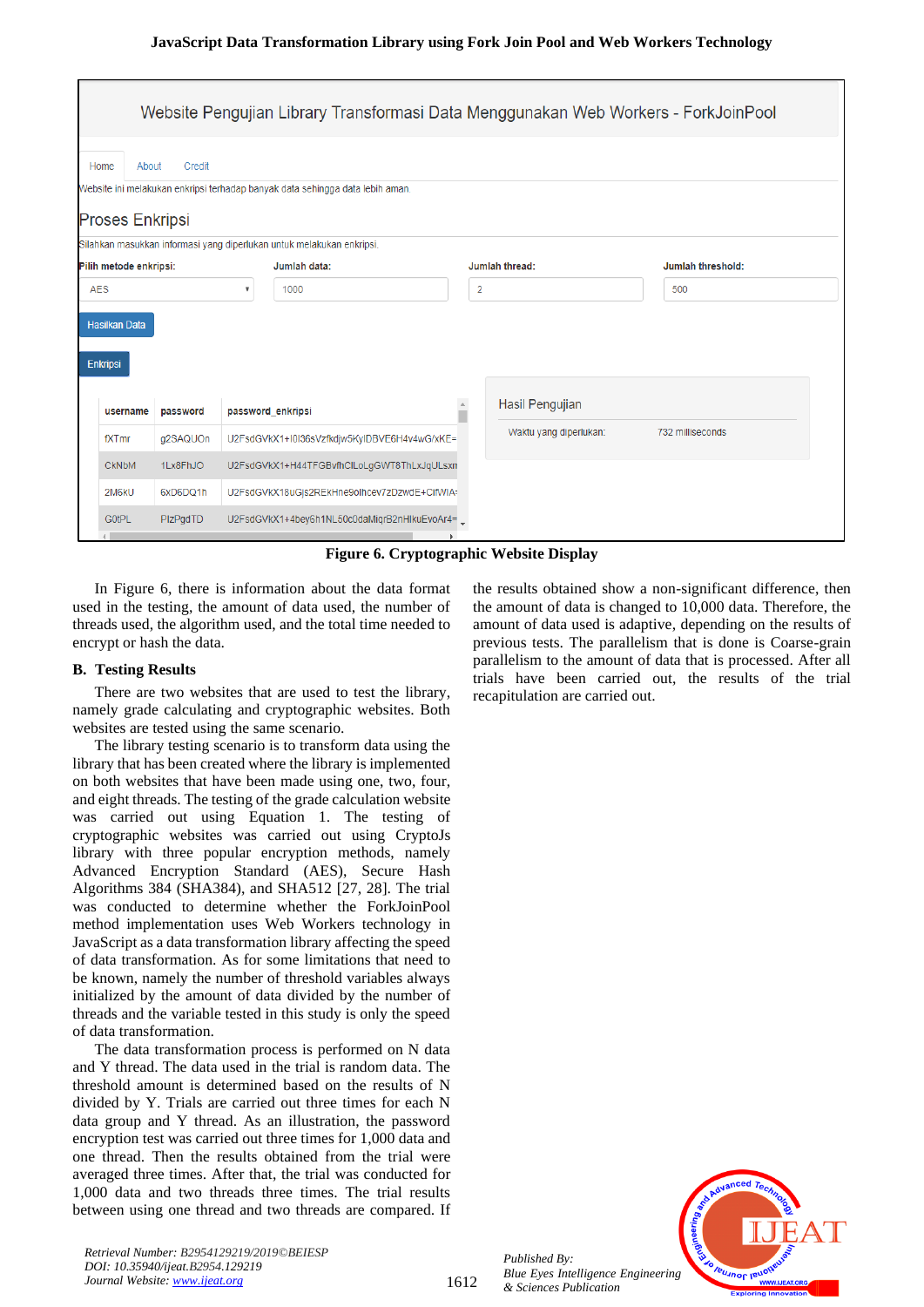



**Figure7. Relation of Data Amount with Speed Ratio on Grade Calculation Website**

Figure 7 is a line graph that shows the relationship between the amount of data and speed on the grade calculation website. The speed ratio in question is the speed ratio between N threads to 1 thread where the amount of data used is appropriate on the graph. From Figure 7, it can be seen that the more data used during the trial, the lower the speed ratio between N threads to 1 thread.





Figure 8 is a line graph showing the relationship between the amount of data and speed on a cryptographic website with the AES algorithm. The speed ratio in question is the speed ratio between N threads to 1 thread where the amount of data used is appropriate on the graph. From Figure 8, it can be seen that the more data used during the trial, the higher the speed ratio between N threads to 1 thread.

## **IV. CONCLUSION**

Based on the research conducted, it can be concluded that the ForkJoinPool method has been successfully implemented using Web Workers technology in JavaScript as a data transformation library. This system is created using HTML, CSS, and JavaScript languages. There are two websites built and used for testing, namely grade calculation website and cryptographic website. The parallelism that is done is Coarse-grain parallelism to the amount of data that is processed.

Based on the results of testing the data transformation library on two testing websites using randomly generated data, it can be concluded that the implementation of ForkJoinPool method using Web Workers technology in JavaScript as a library of data transformation affecting the speed of data transformation. If the processing time of the transformation is too low, then the use of the data

transformation library created could reduce the speed of data transformation. If the processing time of a transformation is large enough, the use of a data transformation library will increase the speed of data transformation. In addition, the data transformation function run by the library is self-defined by the library users.

## **REFERENCES**

- 1. S. Kvatinsky, Y. H. Nacson, Y. Etsion, E. G. Friedman, A. Kolodny, and U. C. Weiser, "Memristor-Based Multithreading," *IEEE Computer Architecture Letters,* vol. 13, no. 1, pp. 41-44, 2013.
- 2. M. Endres and W. Kiebling, "Parallel Skyline Computation Exploiting the Lattice Structure," *Journal of Database Management (JDM),* vol. 26, no. 4, pp. 18-43, 2015.
- 3. M. Wenzel and C. Meinel, "Parallel Network Data Processing in Client Side JavaScript Applications," in *Proceedings of 2015 International Conference on Collaboration Technologies and Systems (CTS)*, Atlanta, GA, USA, 2015.
- 4. R. Gravelle. *Introducing HTML 5 Web Workers: Bringin Multi-threading to JavaScript*. [Online]. Available: https://www.htmlgoodies.com/html5/tutorials/introducing-html-5-we b-workers-bringing-multi-threading-to-javascript.html.
- 5. S. Okamoto and M. Kohana, "Load distribution by using Web Workers for a real-time web application," *International Journal of Web Information Systems*, vol. 7, no. 4, pp. 381-395, 2011.



*Retrieval Number: B2954129219/2019©BEIESP DOI: 10.35940/ijeat.B2954.129219 Journal Website[: www.ijeat.org](http://www.ijeat.org/)*

*Published By:*

*& Sciences Publication*